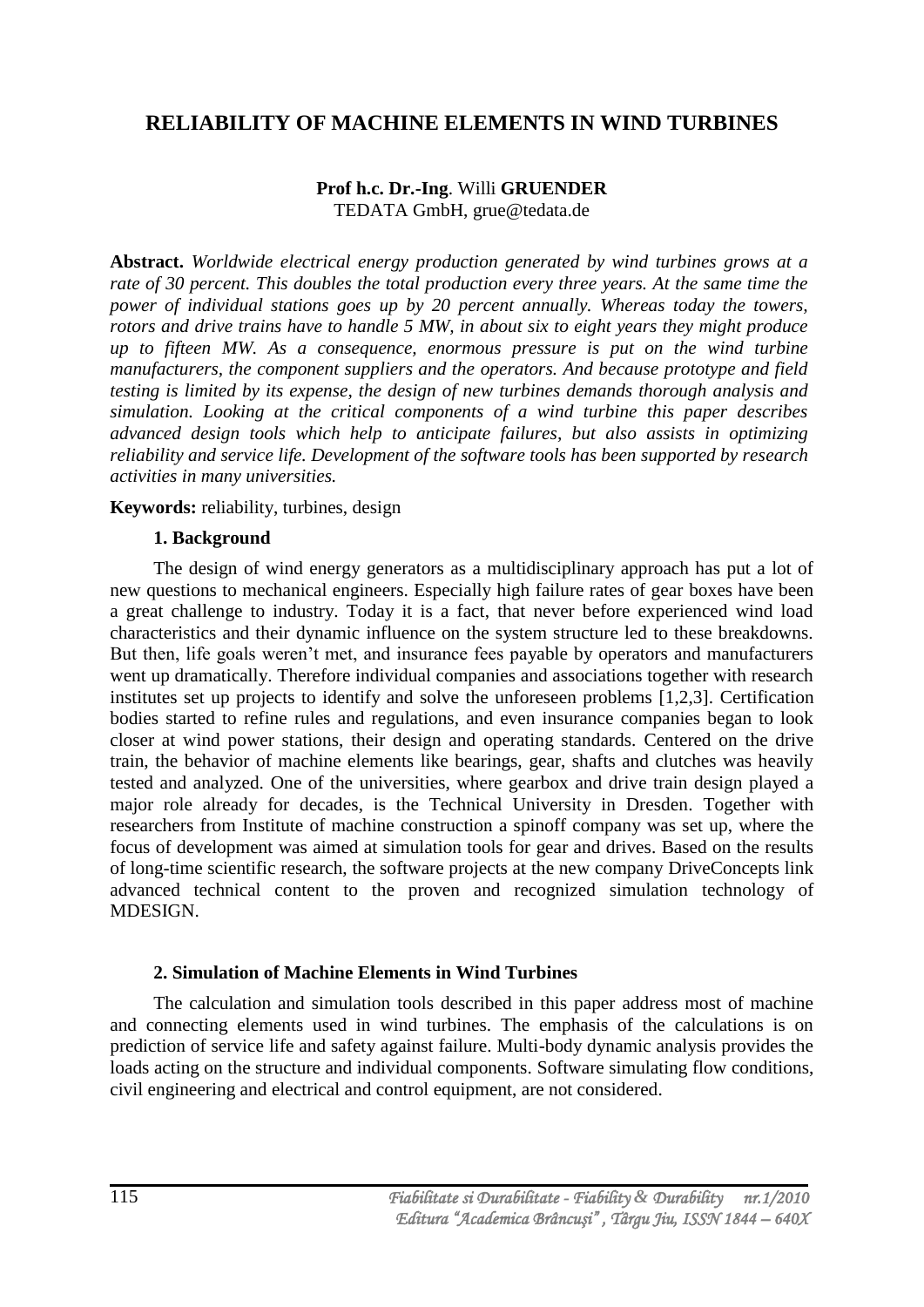

*Fig. 1: MDESIGN calculation subjects* **2.1 General Machine Element Calculations**

Over many decades engineering design practice and standardization have led to an enormous amount of technical knowledge. Formulas, tables, diagrams und text have been put down on several hundred thousand pages, mostly unstructured and untraceable. In MDESIGN, a digital engineering handbook, a substantial part of this content was converted into design and simulation tools for mechanical engineering. More than hundred programs help to dimension mechanical components with respect to safety and reliability (Fig.1). Results you can also achieve with MDESIGN are material consumption, energy efficiency and total cost of ownership.



Fig. 2: Various Drive Trains with Alternating Loads

## **2.2 Simulation of Drive Trains in Wind Turbines**

Analysis of machine elements embedded into an oscillating system (Fig.2) like a wind tower requires detailed knowledge of the applied loads. Furthermore, exact dimensions, material characteristics and boundary conditions must be known, in order to analyze the dynamic behaviour of the tower and its components (Fig.3). Up to now there is no general model available, which determines the loads and displacements at each point of interest. Therefore general simulation tools like Adams and Simpack are being used to calculate effective loads and frequencies across the structure. Fed with empirically detected wind profiles, today computerized simulations are able to generate very precise results. When looking at given configurations, they almost coincide with measured data. Simulations, we carry out at DriveConcepts, give the information we require as input for the design and verification of the drive train and the individual elements.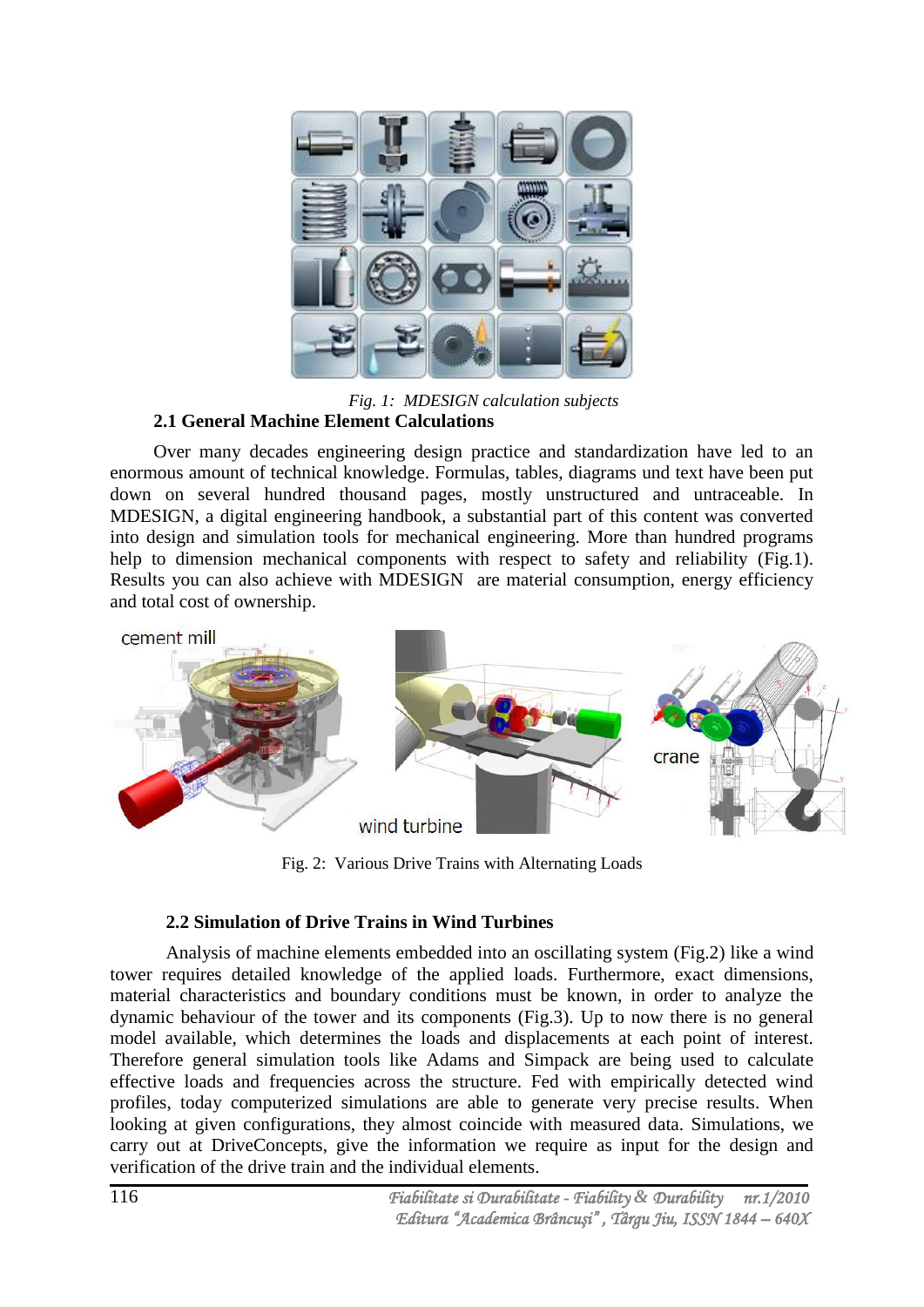

Fig. 3: Drive Train of a Wind Turbine

## **2.3 Gearbox Design**

Since energy and material efficiency is in the focus of government and administration, research efforts have been stepped up by far to find new solutions for drives and drive components. Information technology has also opened new paths to more efficient design tools. And because of high growth rates many companies also have boosted their efforts to get a stake of the market. However, entrance barriers are high as the demanded service of the main components is around twenty years. But although gearboxes and bearings have been designed for centuries, it turns out that there is still a lot of potential left for improvements.

With MDESIGN gearbox the development and design of gear based drives will soon get new momentum. Mechanical designers for a long time preferred numerical simulation, neglecting profound and precise research work, analyzing the behavior of machine elements and linking the empirical knowledge to geometry and basic mechanics.

MDESIGN technology now links bearing, shaft and gear analysis to one central database and generates a holistic model of the gear (Fig.4)[4]. Relations between components are of geometric as well as of technical nature and the optimization procedure lets you calculate and compare thousands of option within minutes. An optimization project, done with five gearboxes from four different manufacturers, going for the optimum weight, led to 18 percent savings in material consumption, bringing the price down by almost the same size. Reflecting these savings in the wind industry, tower structures could become significantly lighter.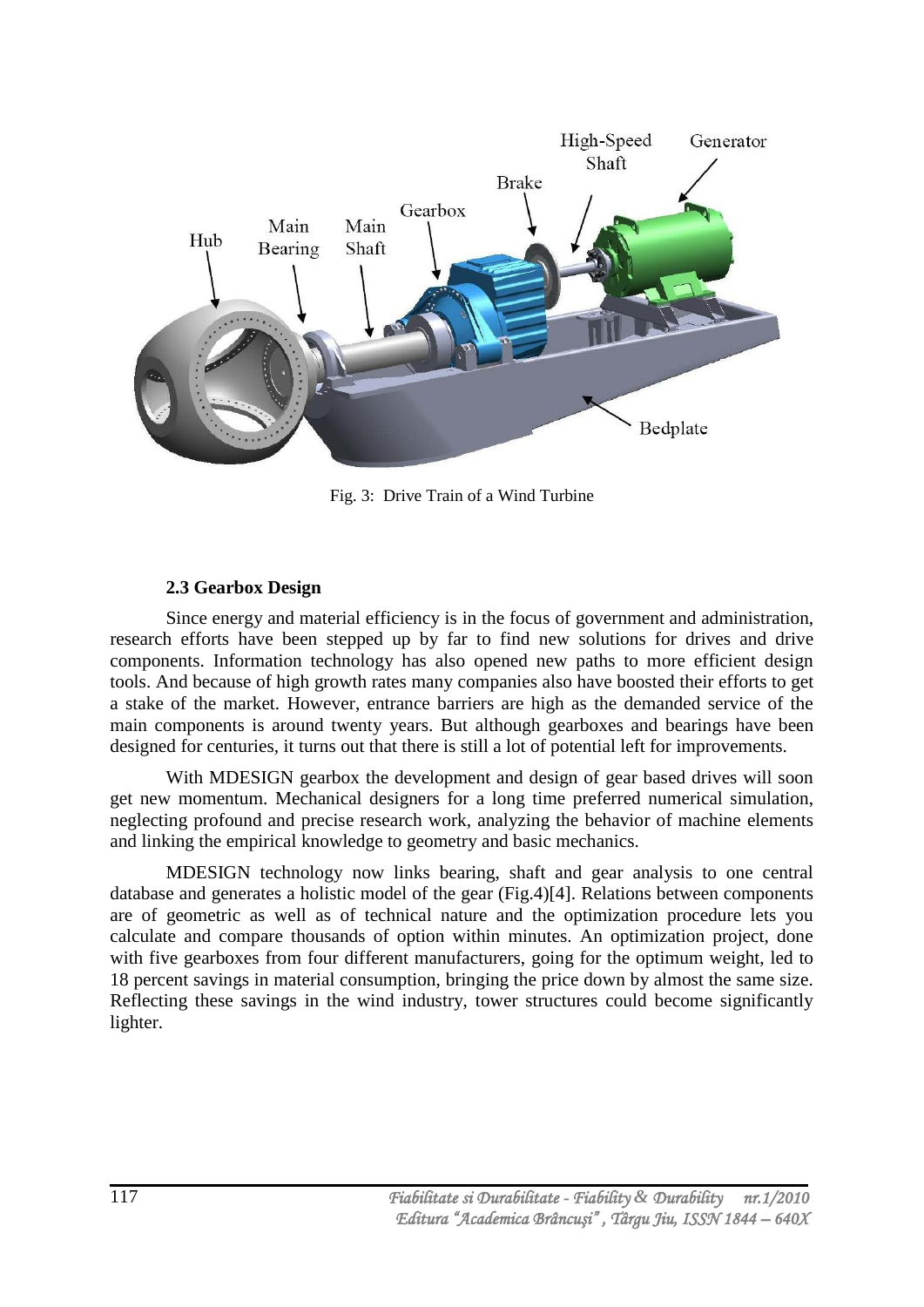

Fig. 4: Integrated Drive Train Development with MDESIGN Platform

## **2.4 Gearbox Optimization**

Drive train design in wind turbines is one of the biggest challenges mechanical design has faced so far. Boundary conditions, displacements and size of the projects are extraordinary. Notwithstanding operators and systems manufacturers urge industry to supply increasingly powerful stations, although many of the problems of the present generation have not been solved.

Main reason for premature mechanical failures of wind power generators is the fragile structure exposed to highly dynamic wind loads as it has to carry massive metal components, blades, bearings, housings, shaft and gears. Such a structure may cause very destructive oscillations. In any case, tower and blade movements result in large deflections of the elastic components of the wind tower. Design theory of today only just starts to take care of these displacements, which lead to raised stress and strain [5,6]. One important area of concern is the contact stress in between gear pairs. As design and dimensioning rules for gear have been made for load cases without noticeable deformations, real shaft and gearbox displacements are not being considered. But in reality shafts bend and force the gear flanks to misalign and to uneven pressure distribution (see Fig.5). Conditions as we find them in wind turbine gearboxes are represented by simulation results of MDESIGN LVR as shown in fig.6 [7].

MDESIGN LVR, developed jointly between DriveConcepts, TU Dresden and TEDATA analyses stress parameters for spur and for planetary gear and helps to optimize the gear surface with the aim to get a low and even contact stress along the width of the tooth flanks. Because of the complicated geometry of the planet carrier the analytical calculation model in MDESIGN LVR planet is complemented by finite element analysis. Parametric models of mostly used carrier shapes calculate the deformations of the planet carrier, caused by different forces. These are required for an exact analysis of the tooth stresses [8,9].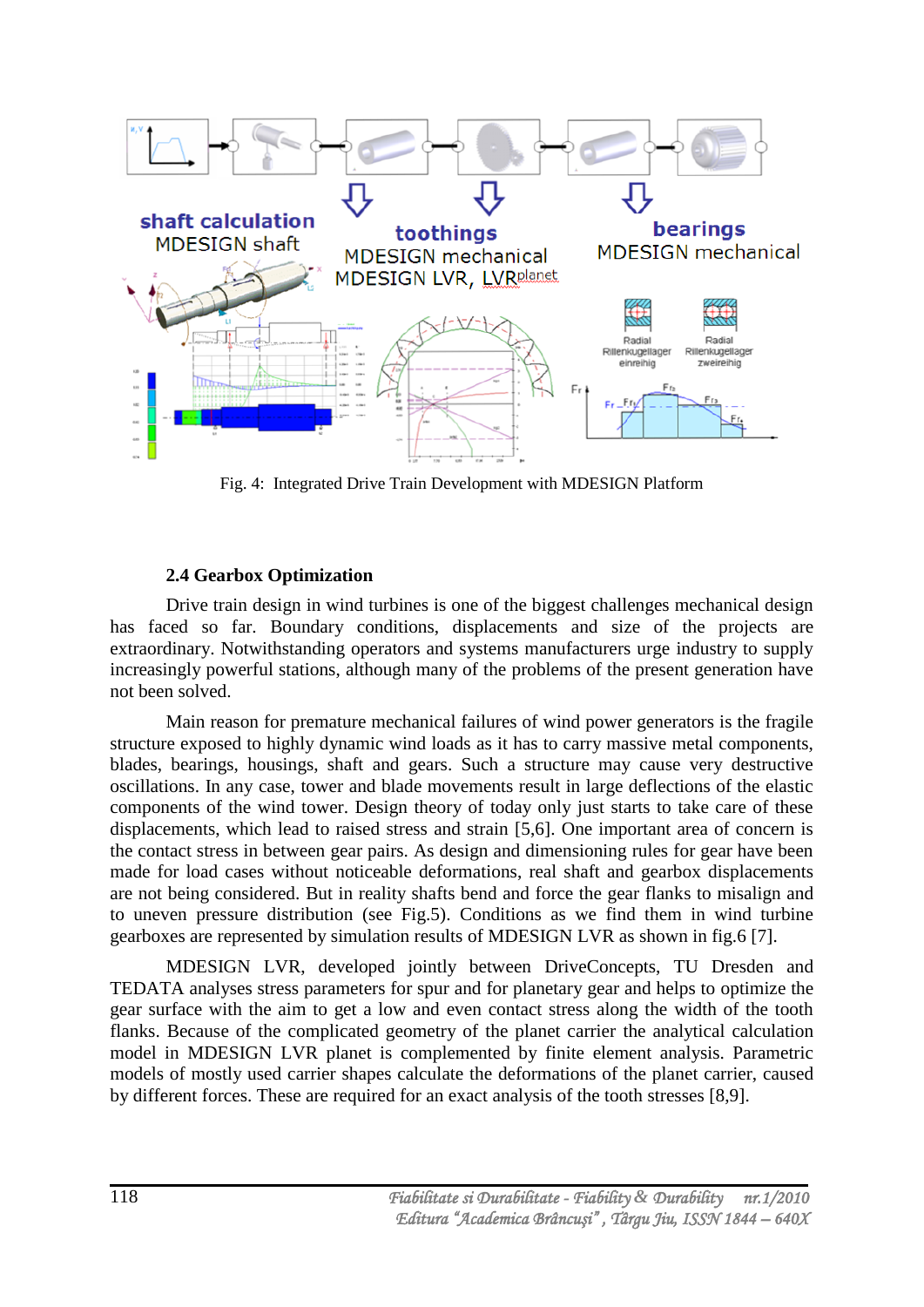

Fig. 5: Gear Position as Result of tolerances, deviation of bore hole position and bearing clearance



Fig. 6: MDESIGN LVR - Load Distribution at a Tooth Flank

## **3. Bolted Joints in Flanges and Clutches**

A wind turbine assembles many individual components to a large and complex system. They all must be connected, and these connections experience the same loads as the structural and mechanical elements. Most of the connections have flange-like shapes and are mounted along the tower, at the blades und along the drive train (see Fig.7). Some of them act as fixed clutches. Dimensioning these bolted joints requires knowledge of the wind loads as well as of the static loads of the structure. The calculation procedure is based on the global acting forces. From here a program called MDESIGN ParaFEM determines the loads, acting on the individual screw. MDESIGN ParaFEM ist a library, which contains among others a series of parameterized finite element models for bolted flanges. MDESIGN ParaFEM takes into account, that the oscillating bending and rotating of the wind tower changes the load along the circumference of the flange. Therefore an individual screw gets a time-series of loads, due to the general wind load case.

Results of the verifying calculation are, the maximum assembly preload, the assembly stress and the permissible assembly preload, the working load, the alternating stress at dynamic working load the surface pressure in the assembled state and in the working state, the minimum length of engagement at single-bolted joints, shearing stress und the safety margin against slipping at a transverse load, the tightening torque.